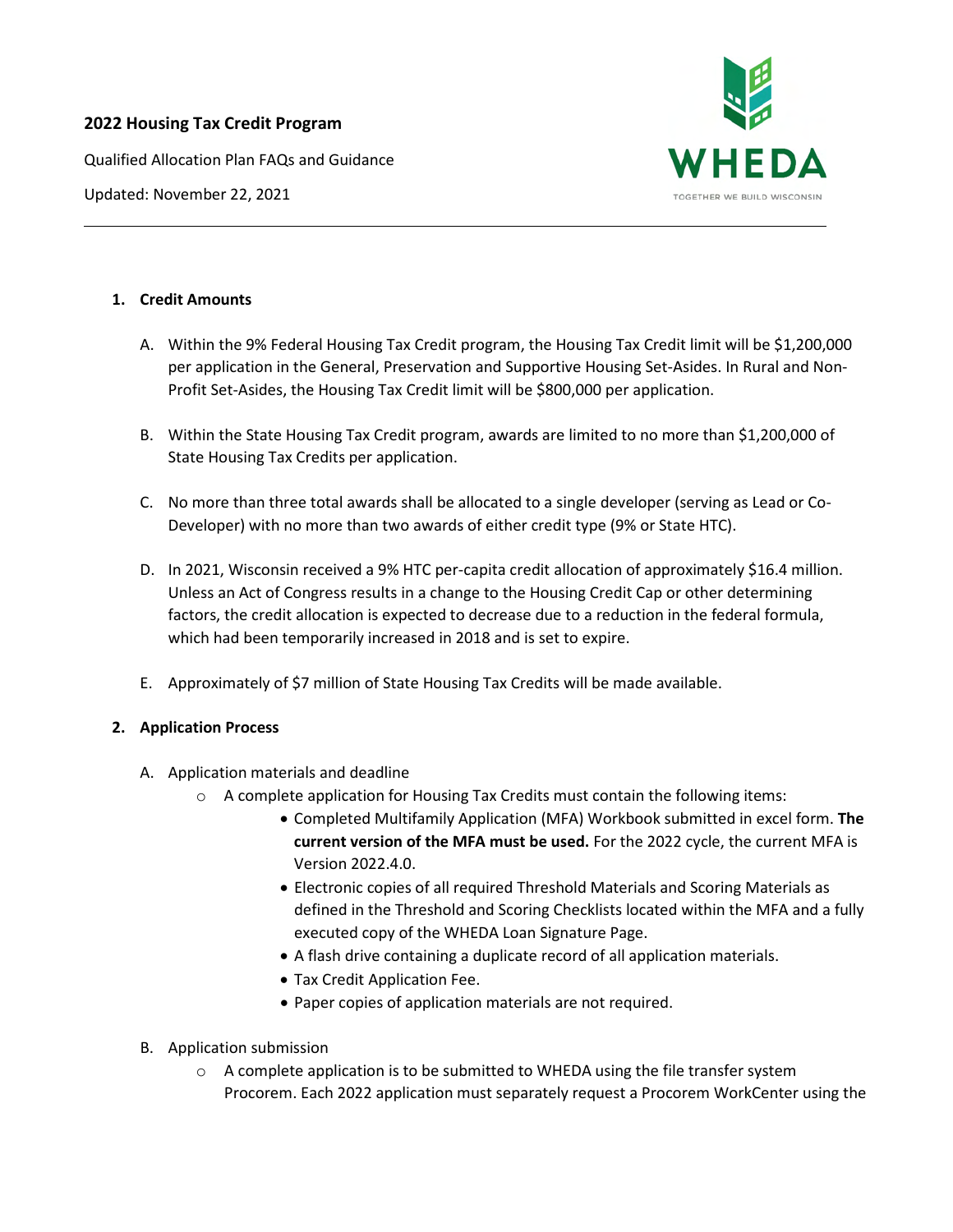[Procorem Workcenter Access Form.](https://www.wheda.com/globalassets/documents/tax-credits/htc/2022/procorem-workcenter-access-form.pdf) More information about Procorem can be found in the [FAQ Document](https://www.wheda.com/globalassets/documents/tax-credits/procorem-faq.pdf) posted to WHEDA's website.

- o **Files submitted in Procorem must either be submitted as a single PDF document with bookmarks clearly labeled or submitted as separate documents organized by Threshold and Scoring Category with file names that include the project name and clear description of the document.**
- $\circ$  The flash drive and application fee must be received by WHEDA or postmarked by the application deadline. Additional details for material delivery is included in the Procorem WorkCenter Access Form.

## **3. Underwriting**

- A. All Applications
	- o **Operating expenses:** Projects must be submitted with the operating expenses within the defined ranges outlined in Tab 16, Financial Feasibility, based on project type.
		- If a project will contain a mix of unit types the budget may use a weighted average approach. Include a description of the calculation of the average.
		- **ONLY** acquisition/rehab projects will be permitted to request a variance on the posted ranges. Requests must be supported by submission of the last three years revenue and expenses statements. Requests are subject to approval at WHEDA's discretion.
	- o **DCR:** If a project has a declining DCR it may be permitted to exceed the maximum DCR only to the extent necessary to maintain the minimum required.
- B. 9% Applications
	- o **Rates:** 9% applications should use WHEDA's then-current Permanent Financing for 9%Housing Tax Credit projects with 35-year term & amortization on the date the application is submitted. However, an applicant may use other terms (lower interest rate, longer amortization, etc.) if a term-specific, executed financing commitment accompanies the application.
	- o **DCR:** 9% project should have a DCR between 1.175 1.40 in year one and maintain a DCR between 1.15 – 1.40 in years 2-15.
	- o **No WHEDA subordinate loans may be included**
	- o **Income Averaging:** Allowed in the Rural Set-Aside only. Applicants must be 100% low-income. Low income units above 60% of CMI may not exceed 60% CMI Housing Tax Credit rents at the time of application.
- C. State/4% Applications
	- o **Rates**: State Housing Tax Credit applications should use the Tax-Exempt Financing rate on the date the application is submitted
	- o **DCR:** Applications will be required to maintain a Debt Coverage Ratio of 1.15 to 1.40 during years  $1 - 15$ .
	- o **Income Averaging**
		- Applications electing the Income Averaging option must be 100% low-income. Properties with market rate units will be required to select the 20% @ 50% CMI or 40% at 60% CMI set-aside option.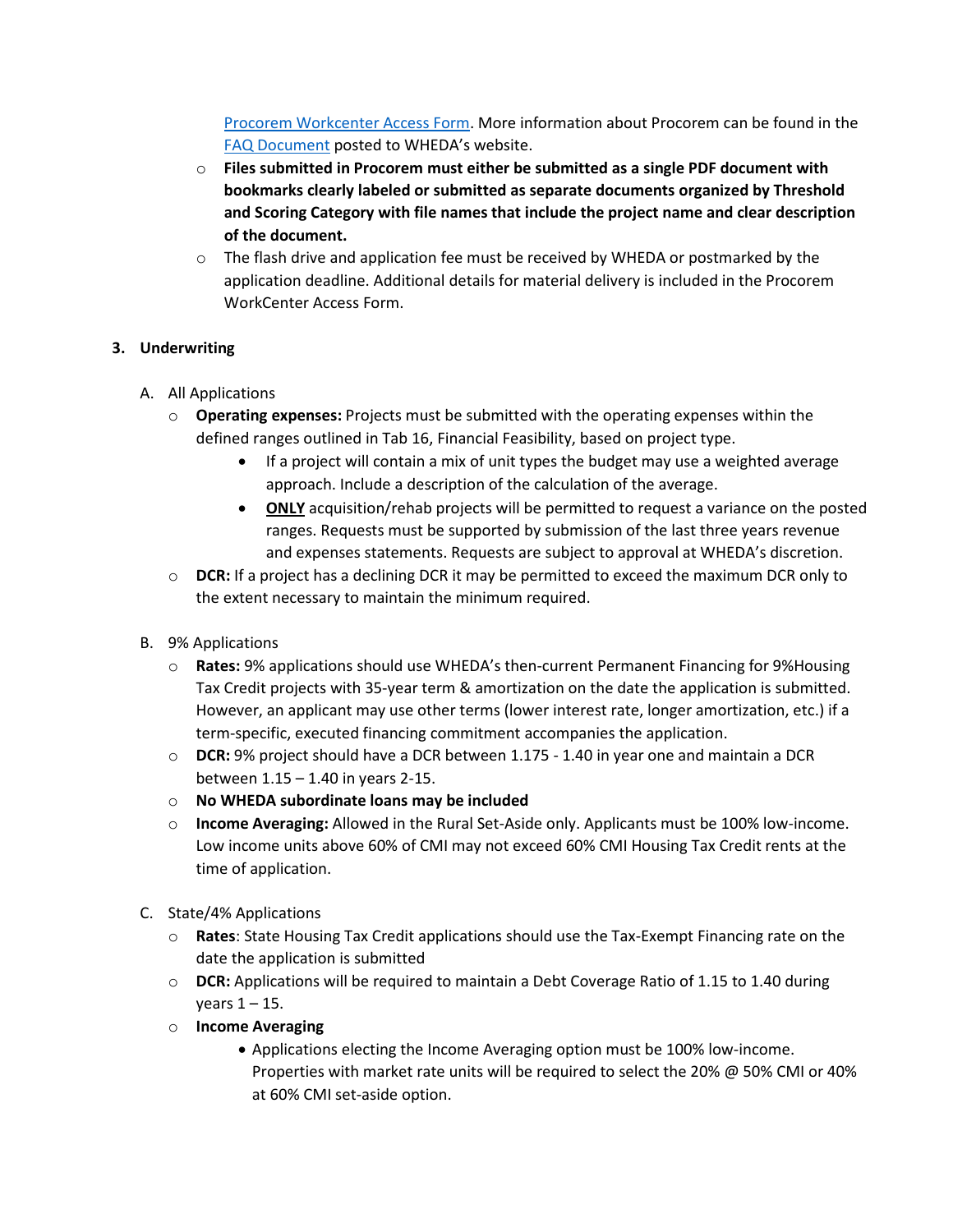- Low Income units at or above 60% of CMI may not exceed 95% of the LIHTC rent limit, and may not exceed 90% of estimated market rents (as listed in the market study)
- WHEDA requires that there be a reasonable distribution of unit sizes/bedroom sizes throughout the different CMI bands in the proposed income averaged unit mix
- D. Subordinate financing
	- $\circ$  WHEDA intends to make subordinate financing available for 2022 4% State Housing Tax Credit applications
		- Repayment from available cash flow from operations
		- WHEDA expects to receive repayment, so the loan amounts below may be reduced subject to financial feasibility, DCR, and other relevant financial metrics
		- Subordinate loans will not be provided for properties with Locally-Issued or noncredit enhanced privately-placed tax-exempt bonds
		- Subordinate loans may not be requested for 9% Applications.
		- If Subordinate Financing is requested, no less than 50% of the developer fee must be deferred.
	- o Eligible areas
		- Rural areas
			- Must meet 2021-2022 QAP Rural Set-Aside requirements for eligibility, and **not be** located in one of these counties:
				- a. Brown
				- b. Dane
				- c. Eau Claire
				- d. Kenosha
				- e. Milwaukee
				- f. Outagamie
				- g. Racine
				- h. Waukesha
				- i. Winnebago
			- Sizing: No More than \$1 of subordinate loan proceeds for \$8 of permanent tax-exempt bond deb
			- New Construction, Adaptive Re-use and Acquisition/Rehabilitation projects are eligible
			- *Subordinate loans will need to be applied for and will require WHEDA Loan Committee approval*
		- *Balance of State of Wisconsin*
			- *All of the remaining properties located in the State of Wisconsin outside of the areas defined above in the Rural Areas definition*
			- *Sizing: No More than \$1 of subordinate loan proceeds for \$10 of permanent tax‐exempt bond debt*
			- *Subordinate loans will need to be applied for and will require WHEDA Loan Committee approval*
	- o National Housing Trust Funds (HTF):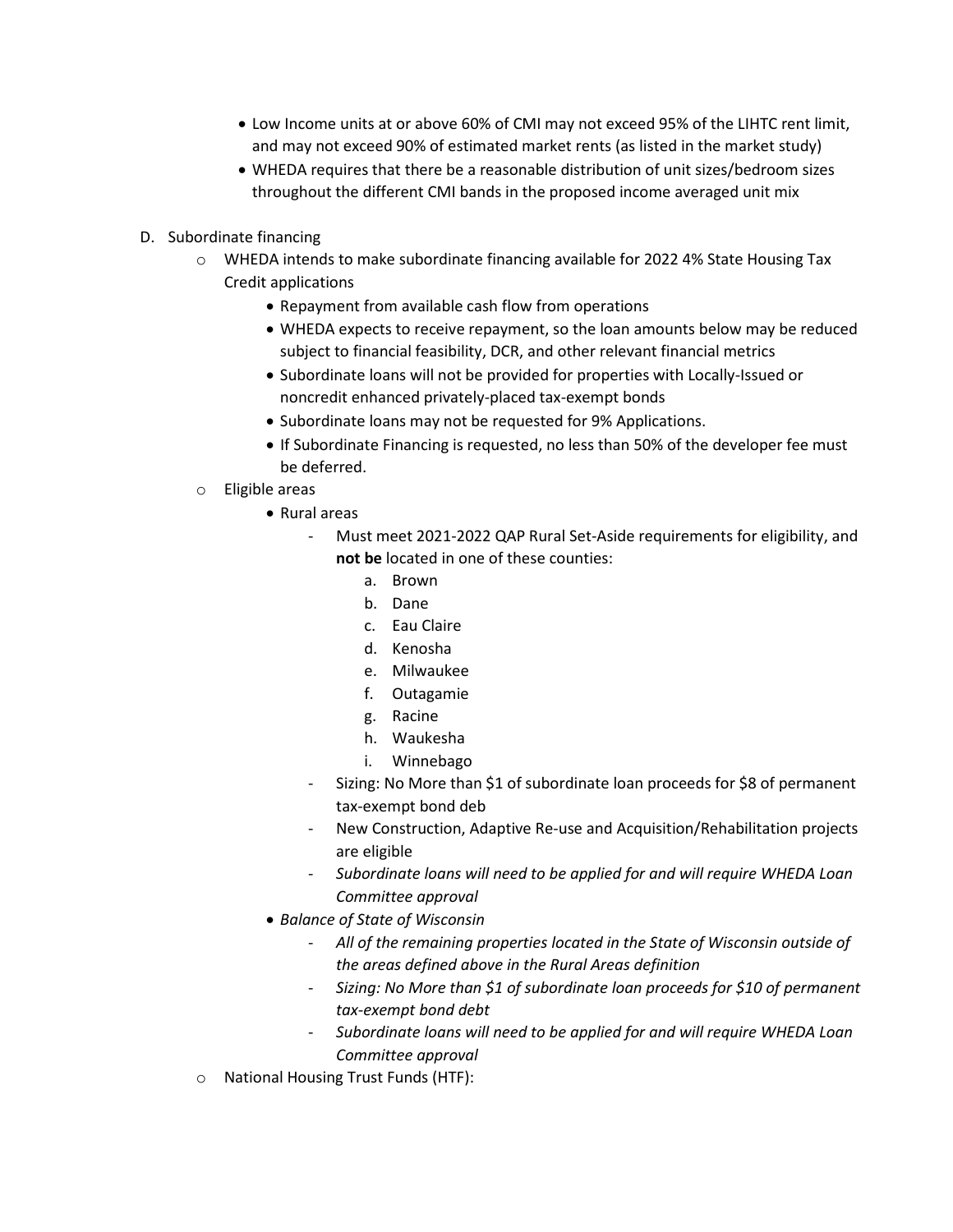- Projects may request up to \$500,000 if they are within the following set-asides: Rural or Supportive in the 9% program and Rural or Small Urban in the State/4% Program.
- HTF may be considered a Committed Source.
- Projects requesting HTF must include 30% units. No minimum number of units will be required but the maximum subsidy per-HTF unit must not exceed the per-unit subsidy limits, defined as follows:

| <b>WISCONSIN HOME PER UNIT SUBSIDY LIMITS - 2021</b><br>(for all Wisconsin Participating Jurisdictions) |                                              |           |           |           |           |           |  |  |
|---------------------------------------------------------------------------------------------------------|----------------------------------------------|-----------|-----------|-----------|-----------|-----------|--|--|
| Participating                                                                                           | Section 234 Basic Limits per No. of Bedrooms |           |           |           |           |           |  |  |
| <b>Jurisdictions Use the</b>                                                                            | No. of Bedrooms:                             |           |           |           | 3         | 4         |  |  |
| <b>High Cost Percentate</b>                                                                             | <b>Basic Limits</b>                          | \$60,702  | \$69,991  | \$84,411  | \$108,050 | \$120,372 |  |  |
| (240%)                                                                                                  | <b>High Cost Limits</b>                      | \$145,685 | \$167,978 | \$202,586 | \$259,320 | \$288,893 |  |  |

Per CPD Notice 15-003, limits are based on Section 234-Condominium Housing Basic Mortgage Limits (Elevator Type)

- No additional HTF application materials will be required at the time of tax credit application, however if the tax credit application is successful, a complete HTF application will be required after award of tax credits to evidence compliance with all program requirements. For more information on the HTF program visit WHEDA's [website.](https://www.wheda.com/developers-and-property-managers/developers/national-housing-trust-fund)
- HTF must be paired with WHEDA financing (construction and permanent)
- HTF terms to be used should include an interest rate of 3% with a 19 year term including two years of interest-only payments during construction, 35 year amortization, payments subject to cash flow
- $\circ$  If a project is eligible for both Subordinate Financing and Housing Trust Funds, the combined total of all sources must be sized to a maximum of a ratio of \$1 of subordinate loan proceeds for \$8 of permanent loan (or \$1 of subordinate loan proceeds for \$6 of permanent loan in in rural areas.

## **4. Calculation of Credits**

- A. Tax Credit Pricing:
	- o The ranges below should be used for 2022 applications:
		- 9% Metropolitan Counties: \$0.85 \$0.89
		- 9% Rural Counties: \$0.82 \$0.865
		- State Credits: \$0.67 \$0.73
	- o For the purposes of 9% tax credit pricing, find a list of Wisconsin Metropolitan Counties directly below. All other Wisconsin counties are considered Rural for the purposes of tax credit pricing.

Wisconsin Metropolitan Counties

| Brown   | Eau Claire | Outagamie | Sheboygan |
|---------|------------|-----------|-----------|
| Calumet | Kenosha    | Ozaukee   | St. Croix |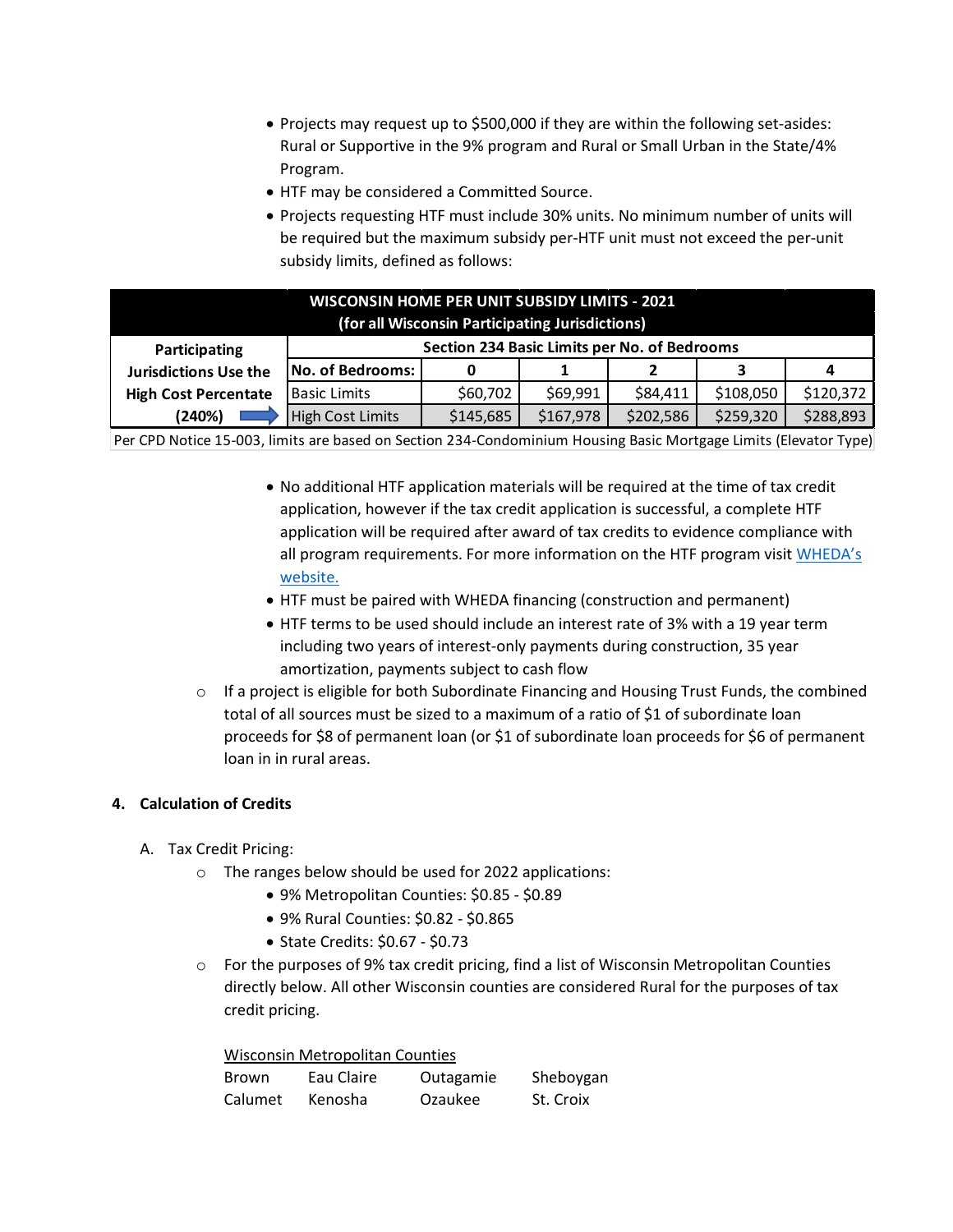| Chippewa La Crosse |           | Pierce | Washington |
|--------------------|-----------|--------|------------|
| Dane               | Marathon  | Racine | Waukesha   |
| Douglas            | Milwaukee | Rock   | Winnebago  |

- B. Boost Policy:
	- o Section 9.a. of the 2021-2022 Qualified Allocation Plan (QAP) refers to an annual publication of WHEDA's QCT, DDA and HFA basis boost policy.
	- o For 9% 2021 applications, properties in the Supportive Housing Set-Aside will be limited to 25% QCT, DDA or HFA and properties in the Rural Set-Aside will be limited to a 20% QCT, DDA or HFA basis boost – for all other set-asides, the QCT, DDA and HFA basis boost will be limited to 15%.
	- $\circ$  4% applications may request a 30% QCT or DDA basis boost the HFA basis boost is not available for 4% Housing Tax Credit applications State Credit Sizing

### **5. Threshold**

- A. WHEDA will require that a minimum of 80% of projected funding sources be 'committed' at the time of application. For the purposes of this requirement, 'committed' funding sources include the following:
	- $\circ$  The permanent loan amount based on WHEDA's loan terms on the date of application (the applicant may use other terms if a term-specific, executed financing commitment accompanies the Housing Tax Credit application)
	- $\circ$  Other loans or grants with a firm commitment from the lender/grantor/government entity identifying amount, interest rate, term, and amortization. For those applicants utilizing a commitment with other terms other than those provided by WHEDA (lower interest rate, longer amortization, etc.), WHEDA will require that those financing commitments meet the following requirements:
		- Fully executed including signatures from both the lender and the borrower
		- Minimum term of 10 years
		- The interest rate must be locked through December 2, 2022 this is the approximate deadline date for the submission of Carryover materials for properties that receive 2022 Housing Tax Credit awards
			- Indicative interest rates, or rates tied to a floating index will not be accepted
		- Commitments may contain conditions or contingencies, but only those that are within control of the borrower, or those that are based upon the performance of the borrower
			- Example: receipt of Housing Tax Credits
		- Commitments that are subject to final underwriting, loan committee approvals or other similar requirements will not be accepted
		- Developer secured self-financing commitments will not be accepted.
	- o Historic tax credit equity (with a Letter of Intent from the Syndicator/Investor)
	- o The Housing Tax Credit equity amount calculated in the MFA
		- An LOI is not required if your Housing Tax Credit application pricing assumption is within the range the WHEDA posted range.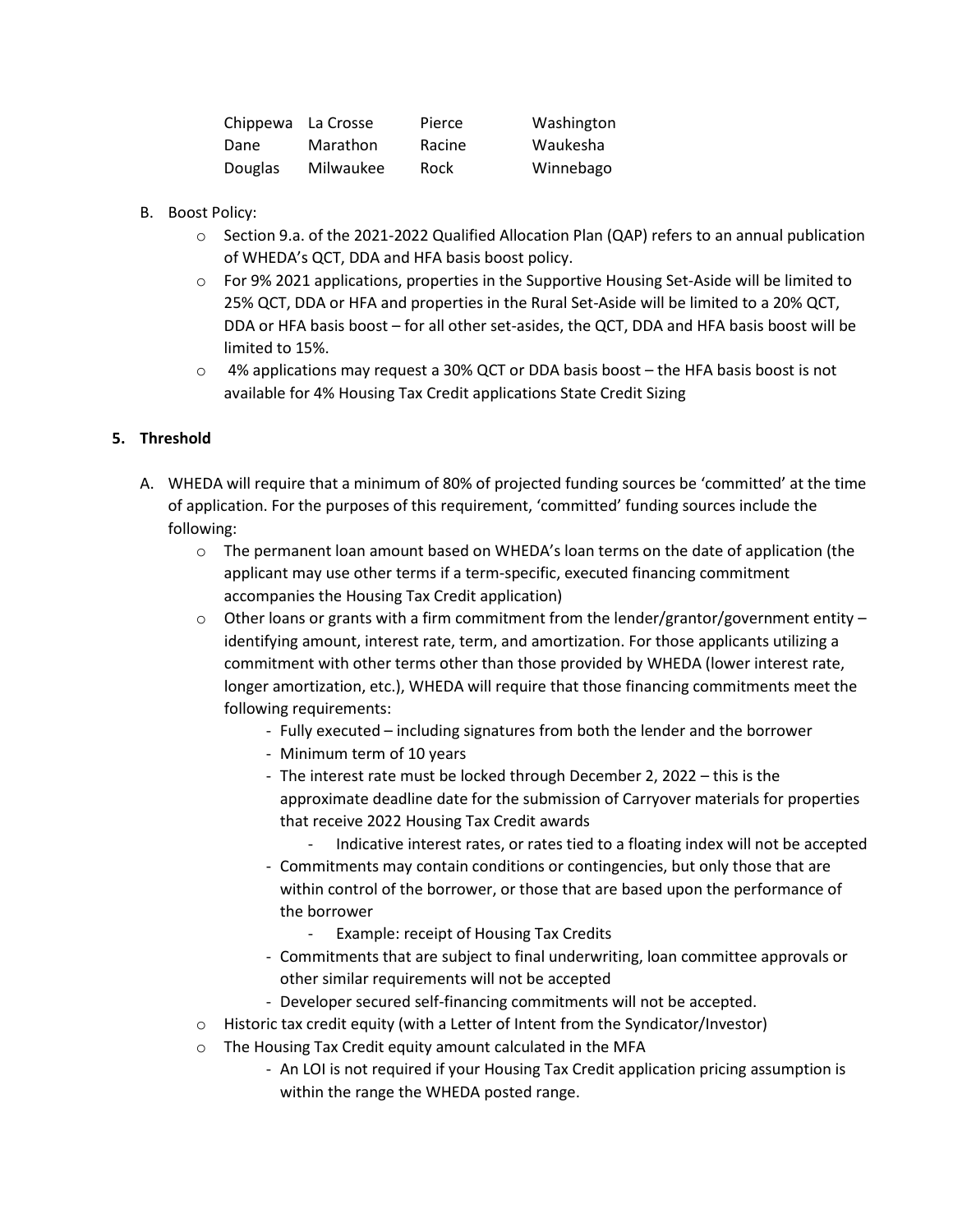- Commitments that are subject to final underwriting, loan committee approvals or other similar requirements will not be accepted
- Developer secured self-financing commitments will not be accepted.
- $\circ$  Applicants for Rural Development Section 515 properties for the 2022 tax credit cycle may use a loan rate of 4%, with a term and amortization equal to or lesser than 30 years. Funding will be subject to availability and approval by WHEDA.
- o Developer-Financed TIFs
	- For those applications including developer-financed TIFs
		- Include evidence of Developer Agreement or Common Council approval
		- Include evidence of Annualized TIF Increment sizing methodology not limited to: Baseline Property Value, Forecasted Stabilized Property Value, Municipal Taxing Rate
	- The developer-financed TIF loan amount should be calculated based on the following items:
		- Term and amortization not to exceed the Municipal TIF Developer Agreement term and amortization
		- Interest rate equal to WHEDA's Permanent Financing rate for the WHEDA senior debt associated with Housing Tax Credit projects on the date of application
		- Loan sizing not to exceed 90% of net present value of the annual tax reimbursement, discounted by the current WHEDA posted financing rate that matches the WHEDA senior debt for the duration of the property tax reimbursement
- B. Applications for the same parcel(s)
	- $\circ$  WHEDA will allow applicants to submit a 4% federal & state housing tax credit application and 9% federal housing tax credit application for the same parcel(s)
		- The 4% federal & state housing tax credit and 9% federal housing tax credit applications will be treated as distinct applications – the market study for each application should reflect the appropriate mix of units
		- In the event that both the 4% federal & state housing tax credit and 9% federal housing tax credit applications meet threshold requirements, and both applications receive a score that would qualify for a tax credit award, WHEDA will make an award to the 4% state & federal housing tax credit application, and will reject the 9% federal housing tax credit application
		- Applicants may not submit the same site as 2 distinct applications with different unit mix configurations in the same round 4% round or the same 9% round. Applicants may not submit the same site in different set-asides in the 9% round in the same cycle year.
- C. Can 2021 9% Housing Tax Credit recipients apply for additional tax credits in 2022?
	- $\circ$  WHEDA will allow 2021 tax credit recipients to apply for additional tax credits in 2022– these applications do not receive priority over other applications